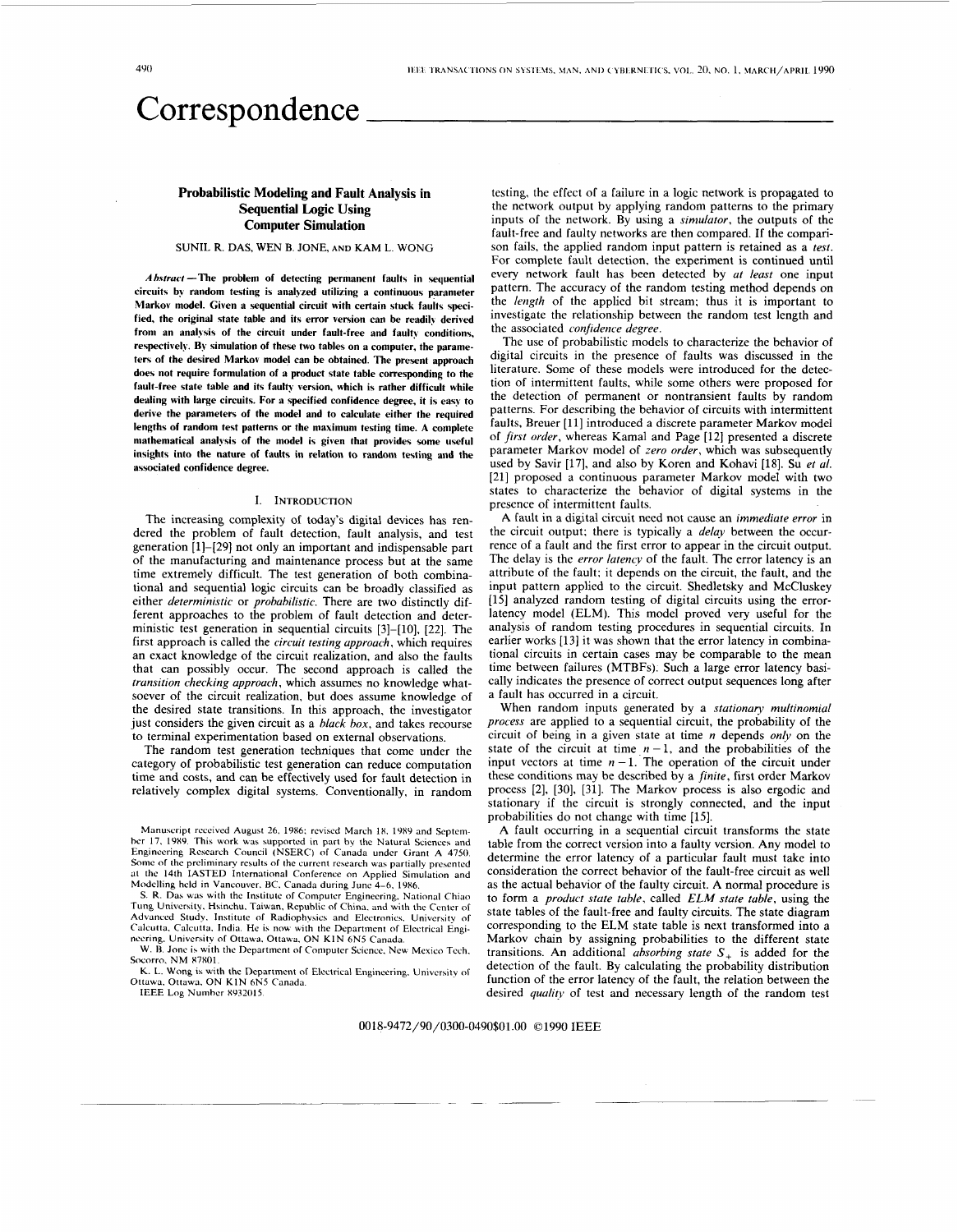pattern can be obtained. The ELM is obviously very efficient for small or medium size digital circuits; however, for large digital circuits the ELM approach may prove somewhat difficult because of the complexity involved in generating the product state tables, and forming their corresponding transition matrices.

In this paper the problem of detecting permanent faults in sequential logic circuits by random testing is analyzed utilizing a continuous parameter Markov model with three states. The sequential circuits considered here are deterministic and synchronous, and can be represented by state diagrams with transition assigned outputs, or by equivalent state tables (i.e., Mealy model circuits). The circuits are also assumed to be strongly connected such that there exists a path, *not* necessarily of length 1, from any state to any other state.

Given a sequential circuit with certain faults specified, the original state table and its error version can be readily derived from an analysis of the circuit under fault-free and faulty conditions, respectively. By simulation of these two tables on a computer, the parameters of the desired Markov model can be obtained. For a specified confidence degree, it is fairly straightforward to derive the model, and to calculate the lengths of the test-input patterns required for fault detection. Using the model, it is also possible to determine the maximum testing time needed **so** that the probability of a wrong conclusion is smaller than or equal to some prespecified value *a.* A complete mathematical analysis of the model is given that provides some use.  $\perp$  insights into the nature of faults in relation to random testing and the associated confidence degree. Unlike the ELM approach, the present approach does not require formation of a product state table corresponding to the fault-free state table and its faulty version, which may be rather difficult while dealing with large circuits. The approach is valid for any sequential circuit with faults that result in a deterministic state table. Incidentally, all logical stuck faults in synchronous sequential circuits and certain internal stuck faults in flip-flops that are commonly used as memory devices have this property.

#### 11. **CONTINUOUS PARAMETER** MARKOV **MODEL OF A FAULTY SEQUENTIAL CIRCUIT**

In order to describe the behavior of a sequential circuit in the presence of a fault while subjected to random inputs, we propose a continuous parameter Markov model with three states designated as: state 0, state 1, and state 2, as shown in Fig. 1. The state transition probabilities depend *Irneurlv* on the infinitesimal time step  $\Delta t$ ;  $\lambda_i s$  and  $\mu_i s$  are the constants of proportionalities. Clearly, these probabilities should increase as the time step  $\Delta t$ increases. Once a random pattern is applied, the circuit may stay in any of the aforementioned three states. We assume that the circuit is in state 0, if the fault exists, but causes no error in the output and state; the circuit is in state 1, if the fault causes an error output at the output terminals: and the circuit is in state 2, if the fault causes only error state transition, but no error output results at the output terminals.

To represent the interactions among the three states 0, 1. and 2 for the infinitesimal time step  $\Delta t$  in the circuit, we can now define the different state transition probabilities. Let  $pr[(S = x,$  $T = t + \Delta t$  ( $S = v$ ,  $T = t$ )] denote the probability of the circuit staying in state *y* at time *t*, but going to state *x* at time  $t + \Delta t$ . Then we have the following.

- $\lambda_0 \Delta t$ : pr $[(S = 1, T = t + \Delta t)](S = 0, T = t)] =$  pr $[(\text{fault causes})$ an error output at time  $t + \Delta t$ )(fault causes no error output and error state transition at time  $t$ )].
- $\lambda_1 \Delta t$ : pr $[(S=2, T=t+\Delta t)](S=1, T=t)$ ] = pr[(fault causes only error state transition at time  $t + \Delta t$ )(fault causes an error output at time  $t$ ).
- $\lambda_2 \Delta t$ : pr $[(S=0, T=t+\Delta t)](S=2, T=t)$ ] = pr $[(\text{fault causes})$ no error output and error state transition at time *t* +  $\Delta t$ )(fault causes only error state transition at time *t*)),





- $\mu_0 \Delta t$ : pr[( $S = 0$ ,  $T = t + \Delta t$ )]( $S = 1$ ,  $T = t$ )] = pr[(fault causes no error output and error state transition at time *t* +  $\Delta t$ )|(fault causes an error output at time *t*)]
- $\mu_1 \Delta t$ : pr $[(S=1, T=t+\Delta t)](S=2, T=t)$ ] = pr $[(\text{fault causes}$ an error output at time  $t + \Delta t$ )(fault causes only error state transition at time *t)].*
- $\mu_2 \Delta t$ : pr[(S = 2, T = t +  $\Delta t$ )|(S = 0, T = t)] = pr[(fault causes only error state transition at time  $t + \Delta t$ )(fault causes no error output and error state transition at time  $t$ )].
- $1 \lambda_0 \Delta t \mu_2 \Delta t$ : pr $[(S = 0, T = t + \Delta t)](S = 0, T = t)]$ pr[(fault causes no error output and error state transition at time  $t + \Delta t$ )|(fault causes no error output and error state transition at time  $t$ ).
- $1 \mu_0 \Delta t \lambda_1 \Delta t$ : pr  $[(S = 1, T = t + \Delta t)](S = 1, T = t)] =$ pr[(fault causes an error output at time  $t + \Delta t$ )|(fault causes an error output at time *t)].*
- $1 \lambda_2 \Delta t \mu_1 \Delta t$ : pr $[(S = 2, T = t + \Delta t)](S = 2, T = t)]$ pr[(fault causes only error state transition at time  $t +$  $\Delta t$ )(fault causes only error state transition at time *t*)].

Obviously, the parameters of the model depend on the circuit, and faults under consideration. Once we have the fault-free state table of the circuit and its error version corresponding to the faults specified, we may proceed to find all the parameters of the model. **A** rather simple way is to apply a large number of input patterns to the circuit under test with the occurrence of input signal values 0,l with a *constunt* probability. Under this condition, the behavior of the circuit may be characterized by a Markov process, and the probability of the circuit staying in a specified state assumes a constant value after long input patterns are applied [2], [15]. This property makes our estimation of parameters approach stable values.

In order to simulate the transition behavior of the circuit in respect of the model, we note that we have nine different counts provided to store the information regarding the circuit after a large number of input patterns are applied. Let  $C_{ab} = N$ (circuit going from state *u* to state *b*);  $u = 0,1,2$ ;  $b = 0,1,2$ , where *N* denotes the total occurrence number or count of the event under reference. Specifically, for example, with  $a = 2$ ,  $b = 1$ , we have:  $C_{21} = N$ (circuit going from state 2 to state 1) = N(fault causing only error state transition in input pattern *r,* while causing an error output in input pattern  $r + 1$ ). All counts are cleared to zero initially. By using a random number generator we can generate an input value on the interval [0,1]. and then apply it to the circuit with a certain constant probability. However, instead of physical inputs to the circuit, we may also simulate the *stirnuhtion* with respect to the fault-free state table of the circuit and its corresponding faulty table. On comparing the status of these two state tables next on each application of a random pattern, we will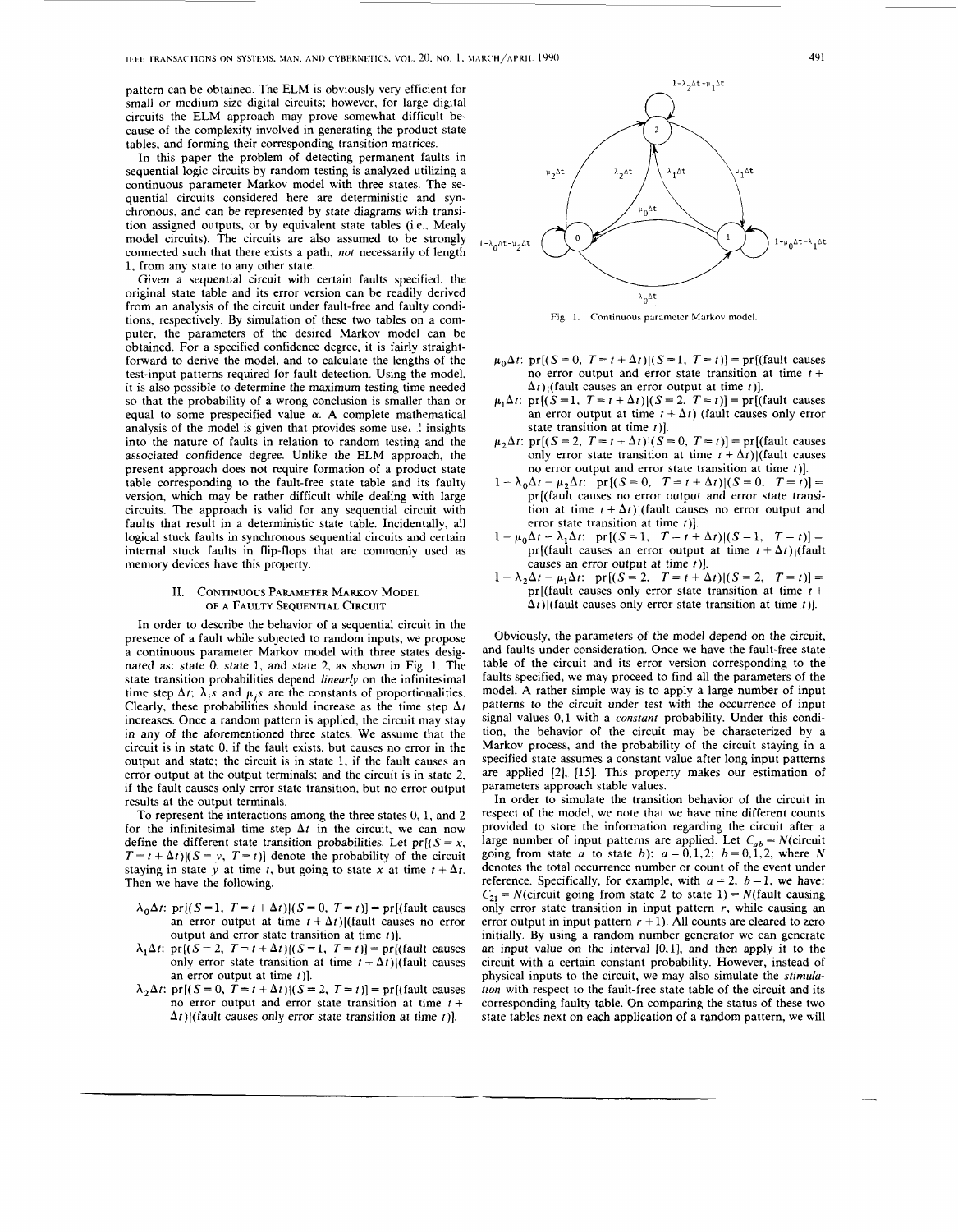

**Fig. 2. Example of synchronous sequential circuit with corresponding state table and statc diagram. (a) Synchronous sequential circuit.** (b) **State table M.** *(c)* **State diagram.** 

have any of the following three different cases in the compared result.

- Case 1 Neither output nor state transition is different, and the circuit is in state 0.
- Case 2 Output is different, and the circuit is in state 1.
- *Case 3* Only state transition is different, but output is not different, and the circuit is in state 2.

The circuit is evidently in state 0 initially, since at the beginning of test no differences ever occurred. After the first random pattern is applied, we compare the outcomes with respect to the two different tables, and then decide upon which one of the aforementioned three cases occurs: the state of the circuit in respect of the current input pattern is thus determined. Assume that on application of the first input pattern we have determined the circuit to be in state *i*,  $0 \le i \le 2$ ; then  $C_{0i} = C_{0i} + 1$ . Next we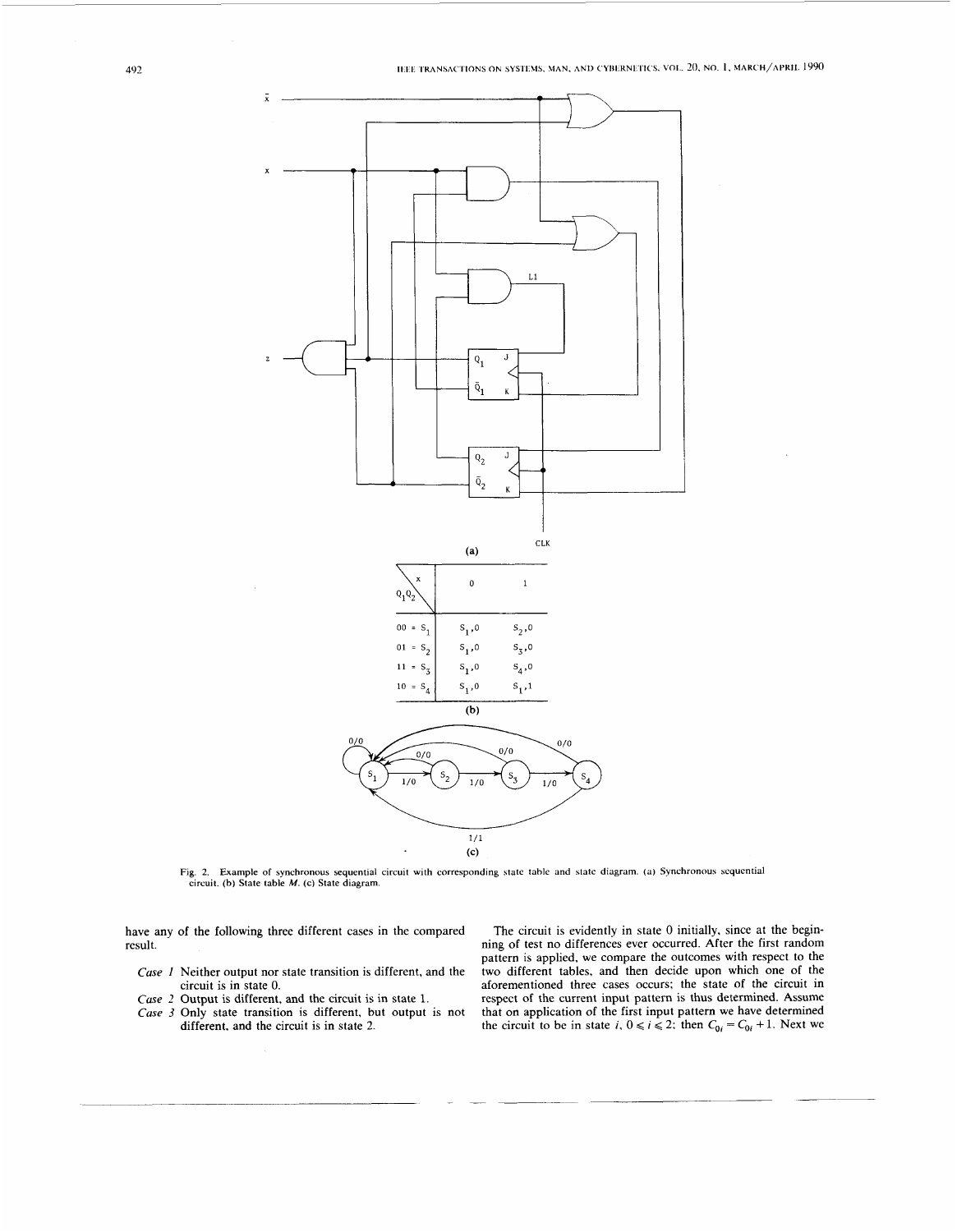|            | 0                               |                     |
|------------|---------------------------------|---------------------|
| $00 = S_1$ | $s_{\mathbf{4}}^{\mathrm{}}$ ,0 | $s_3^{\prime}$ ,0   |
| $01 = S_2$ | $s_{4}^{\prime}, 0$             | $s_{\rm z}$ ,0      |
| $11 = S_3$ | s, 0                            | $s_{4}^{\prime}, 0$ |
| $10 = S_4$ | $\mathbf{p}_1$ ,0               | $s_1, 1$            |
|            |                                 |                     |

Fig. **3 Statc tahlc** *M'* **of sequential circuit of Fig.** 2 **with the** *fault 1.1/1* 

**TABLE I** 

| p(1) | <b>Coo</b> | $\epsilon_{01}$ | $\epsilon_{02}$ | $C_{10}$ | $C_{11}$ | $C_{12}$ | $C_{20}$ | $C_{21}$ | $C_{22}$ |
|------|------------|-----------------|-----------------|----------|----------|----------|----------|----------|----------|
| 0.1  | 1352       | 0               | 1215            | 848      | 1271     | 1552     | 366      | 2401     | 995      |
| 0.2  | 1163       | 0               | 1679            | 848      | 930      | 1315     | 830      | 2163     | 1072     |
| 0.3  | 1087       | 0               | 2132            | 837      | 593      | 1091     | 1294     | 1928     | 1038     |
| 0.4  | 981        | 0               | 2577            | 766      | 364      | 921      | 1811     | 1687     | 893      |
| 0.5  | 833        | 0               | 2910            | 646      | 193      | 899      | 2264     | 1545     | 710      |
| 0.6  | 602        | 0               | 3310            | 489      | 81       | 844      | 2821     | 1333     | 520      |
| 0.7  | 364        | 0               | 3715            | 297      | 27       | 765      | 3418     | 1062     | 352      |
| 0.8  | 176        | 0               | 4116            | 153      | 5        | 632      | 3962     | 785      | 171      |
| 0.9  | 47         | 0               | 4557            | 40       | 0        | 379      | 4517     | 419      | 41       |
|      |            |                 |                 |          |          |          |          |          |          |

apply the second random pattern to the circuit and determine which state it is in. If it is now in state  $j, 0 \le j \le 2$ , then  $C_{ij} = C_{ij} + 1$ . This process is repeated until a large number of input patterns are applied to the circuit. Suppose a total of *n*  input patterns are applied. Hence we have

$$
n = \sum_{i=0}^{2} \sum_{j=0}^{2} C_{ij}.
$$

Let  $p_{ij}$  denote the probability that the circuit is transferred from state *i* to state *j* after an input pattern is applied. By law of large numbers [31], we have

$$
\text{pr}(|C_{ii}/n - p_{ii}| < \epsilon) = 1
$$
, as  $n \to \infty$ , for any arbitrary  $\epsilon > 0$ .

 $Example: As an illustration, consider the synchronous sequen$ tial circuit as shown in Fig. 2, with its corresponding state table  $M$  and state diagram [15].

For the circuit of Fig. 2, if we assume a stuck-at-1 fault in line L1  $(L1/1)$ , then the state table M' of the circuit subject to this fault can be obtained as shown in Fig. 3. We now simulate the fault-free state table M and its faulty version *M'* on a **VAX**  11/750 system, and apply random patterns generated by a random number generator to these simulated state tables. After lo001 input patterns are applied, we have the results as given in Table I for the different  $C_{ij}$  values with different probabilities of a 1 input,  $p(1)$ . For each value of  $p(1)$ , we have chosen a different initial value of the random number generator.

From an analysis of the above results, we may observe that the error estimation is less than 1%. However, if we desire to increase the accuracy of estimation further, we just increase the length of the random test-input patterns.

The transition frequency count is a basic element of parameters inference. If we generate 1000 input patterns per ms, we have the rates (parameters) of our model derived as follows (based on the results of Table I).

$$
\lambda_0 = 0.0 / \text{ms};
$$
\n $\lambda_1 = 0.844 / \text{ms};$ \n $\lambda_2 = 2.821 / \text{ms};$ 

$$
\mu_0 = 0.489/\text{ms};
$$
  $\mu_1 = 1.333/\text{ms};$   $\mu_2 = 3.31/\text{ms}$ 

The relation between these different parameters and each input vector is stochastically independent under the condition of a manner very quickly, as depicted in Fig. 4.

large number of random input patterns and stationary input signal probability assignment.

Once the model is established, and all the parameters of the model are calculated by computer simulation, we can write the undernoted set of differential equations involving the state probabilities, on the assumption that at time  $T = 0$ , the fault causes no error output and error state transition in the circuit:

$$
dp_0(t)/dt = p_1(t)\mu_0 + p_2(t)\lambda_2 - p_0(t)(\lambda_0 + \mu_2),
$$
  
\n
$$
dp_1(t)/dt = p_0(t)\lambda_0 + p_2(t)\mu_1 - p_1(t)(\mu_0 + \lambda_1),
$$
  
\n
$$
dp_2(t)/dt = p_0(t)\mu_2 + p_1(t)\lambda_1 - p_2(t)(\lambda_2 + \mu_1),
$$

with  $p_0(0) = 1$ ,  $p_1(0) = p_2(0) = 0$ , and  $p_i(t)$  being the probability at time *t* for the circuit of staying in state  $i, 0 \le i \le 2$ .

After solving this linear, homogeneous system of differential equations, we have

$$
p_0(t) = (D_0/B) u(t)
$$
  
+  $e^{-(A/2)t} \Big[ ((B - D_0)/B) \cos (B - A^2/4)^{1/2} t$   
+  $((2BC_0 - AB - AD_0)/2B(B - A^2/4)^{1/2})$   
 $\cdot \sin (B - A^2/4)^{1/2} t \Big],$   

$$
p_1(t) = (D_1/B) u(t) + e^{-(A/2)t} \Big[ (-D_1/B) \cos (B - A^2/4)^{1/2} t
$$
  
+  $((2BC_1 - AD_1)/2B(B - A^2/4)^{1/2}) \sin (B - A^2/4)^{1/2} t \Big],$   

$$
p_2(t) = (D_2/B) u(t) + e^{-(A/2)t} \Big[ (-D_2/B) \cos (B - A^2/4)^{1/2} t
$$
  
+  $((2BC_2 - AD_2)/2B(B - A^2/4)^{1/2}) \sin (B - A^2/4)^{1/2} t \Big],$ 

where

$$
A = \lambda_0 + \lambda_1 + \lambda_2 + \mu_0 + \mu_1 + \mu_2,
$$
  
\n
$$
B = \lambda_0 \lambda_1 + \lambda_0 \lambda_2 + \lambda_1 \lambda_2 + \mu_0 \mu_1 + \mu_0 \mu_2 + \mu_1 \mu_2 + \lambda_0 \mu_1 + \lambda_1 \mu_2 + \lambda_2 \mu_0,
$$
  
\n
$$
C_0 = \lambda_1 + \lambda_2 + \mu_0 + \mu_1, D_0 = \lambda_1 \lambda_2 + \lambda_2 \mu_0 + \mu_0 \mu_1,
$$
  
\n
$$
C_1 = \lambda_0, D_1 = \lambda_0 \lambda_2 + \lambda_0 \mu_1 + \mu_1 \mu_2,
$$
  
\n
$$
C_2 = \mu_2, D_2 = \lambda_0 \lambda_1 + \lambda_1 \mu_2 + \mu_0 \mu_2,
$$
  
\nand 
$$
u(t) = 1, \text{ for } t \ge 0, u(t) = 0, \text{ for } t < 0.
$$

Obviously.

 $\lim_{t \to \infty} p_0(t) + \lim_{t \to \infty} p_1(t) + \lim_{t \to \infty} p_2(t) = (D_0 + D_1 + D_2)/B = 1.$ 

may have three different cases. With respect to the term  $B - A^2/4$  in the above solutions, we

Case 1: 
$$
B - A^2/4 = 0
$$
.

In this case, the expressions for  $p_0(t)$ ,  $p_1(t)$ , and  $p_2(t)$  are given as

$$
p_0(t) = (D_0/B) u(t) + ((B - D_0)/B) e^{-(A/2)t}
$$
  
+ 
$$
+ ((2BC_0 - AB - AD_0)/2B) t e^{-(A/2)t},
$$
  

$$
p_1(t) = (D_1/B) u(t) + (-D_1/B) e^{-(A/2)t}
$$
  
+ 
$$
+ ((2BC_1 - AD_1)/2B) t e^{-(A/2)t},
$$
  

$$
p_2(t) = (D_2/B) u(t) + (-D_2/B) e^{-(A/2)t}
$$
  
+ 
$$
+ ((2BC_2 - AD_2)/2B) t e^{-(A/2)t}.
$$

Thus, for  $B - A^2/4 = 0$ , or  $A = 2\sqrt{B}$ , the probabilities of the three states converge to their stable values in a nonoscillatory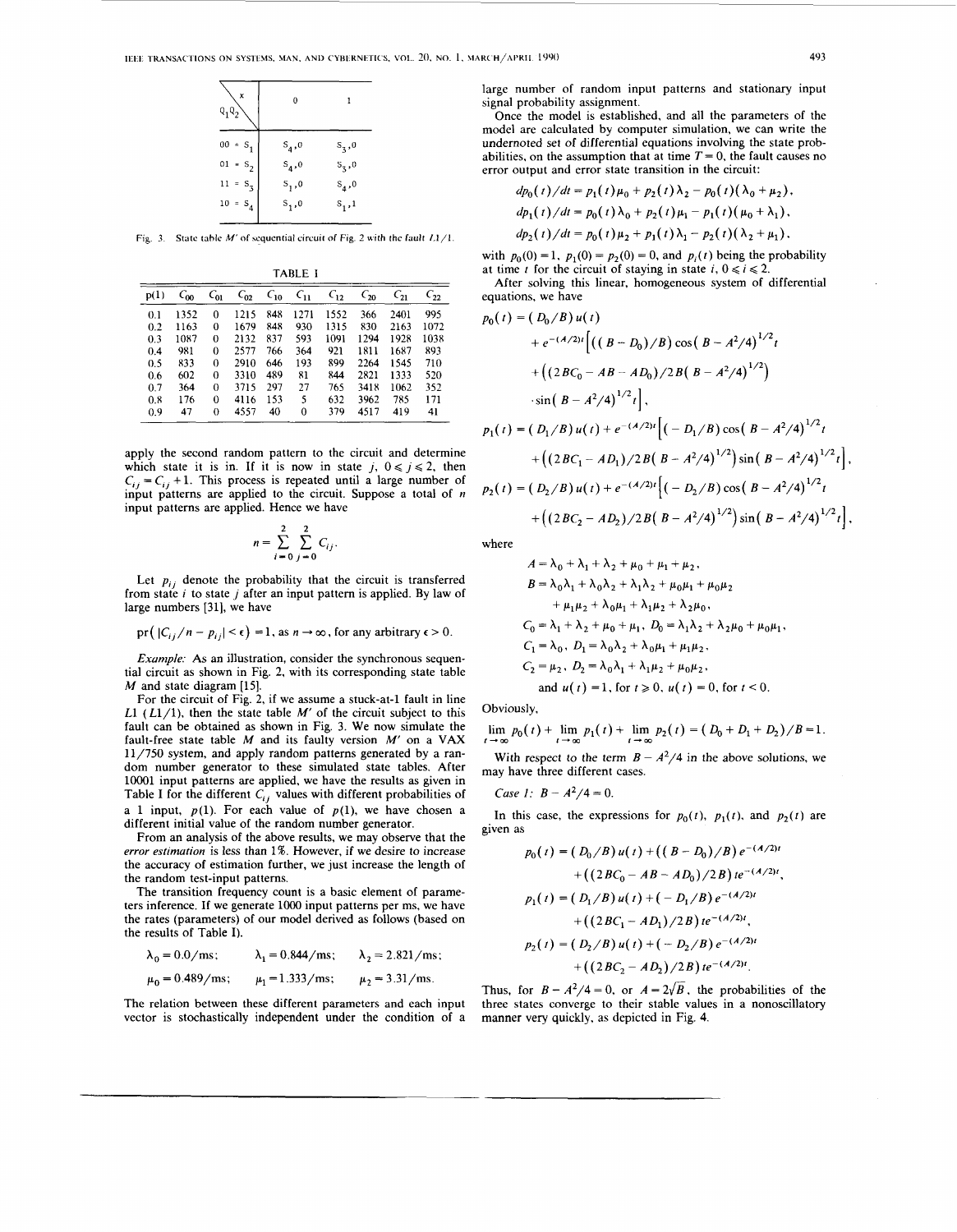

Fig. 4. Rapid convergence of state probabilities to their stable values in nonoscillatory manner.

Case 2:  $B - A^2/4 > 0$ .

In the present case, damping exists, and  $p_0(t)$ ,  $p_1(t)$ , and  $p_2(t)$  decay exponentially in an oscillatory manner, as shown in Fig. 5.

Case 3:  $B - A^2/4 < 0$ .

In this case, the expressions for state probabilities can be derived as

$$
p_0(t) = (D_0/B) u(t) + K_1 e^{-S_1 t} + K_2 e^{-S_2 t},
$$
  
\n
$$
p_1(t) = (D_1/B) u(t) + K_1' e^{-S_1 t} + K_2' e^{-S_2 t},
$$
  
\n
$$
p_2(t) = (D_2/B) u(t) + K_1'' e^{-S_1 t} + K_2'' e^{-S_2 t}
$$

where

$$
S_1 = A/2 - (A^2/4 - B)^{1/2}, \t S_2 = A/2 + (A^2/4 - B)^{1/2}
$$
  
\n
$$
K_1 = (C_0 - S_1 - D_0/S_1)/2(A^2/4 - B)^{1/2},
$$
  
\n
$$
K_2 = (C_0 - S_2 - D_0/S_2)/-2(A^2/4 - B)^{1/2},
$$
  
\n
$$
K_1' = (C_1 - D_1/S_1)/2(A^2/4 - B)^{1/2},
$$
  
\n
$$
K_2' = (C_1 - D_1/S_2)/-2(A^2/4 - B)^{1/2},
$$
  
\n
$$
K_1'' = (C_2 - D_2/S_1)/2(A^2/4 - B)^{1/2},
$$
  
\n
$$
K_2'' = (C_2 - D_2/S_2)/-2(A^2/4 - B)^{1/2}.
$$

Here also the probabilities of the three states converge to their stable values in the same nonoscillatory manner as in Case 1, but at a much slower pace.

From the aforementioned analysis we see that in order for a fault in a circuit to be detected quickly with a constant probability, it is necessary that the parameters or rates of the model should satisfy the condition specified by  $B - A^2/4 \ge 0$ . In case this condition is not met, we have simply to modify our input signal probability assignment for the circuit to change the parameters of the model in a way that will increase the convergence



Fig. 5. Convergence of state probabilities in oscillatory manner.

speed of the state probabilities so that the fault may be detected as fast as possible. The easiest way is to start with a reasonably low value for the input signal probability and then to steadily increase its value until the convergence criterion is met. In each stage, depending on the input signal probability, a new set of Markov parameters will have to be generated and checked to see if the model satisfies the condition  $B - A^2/4 \ge 0$ . In the ideal situation we should have  $p_1(t)$  as large as possible, and  $p_0(t)$ ,  $p_2(t)$  as small as possible; that is, we have to make  $\lambda_1 \lambda_2 + \lambda_2 \mu_0 + \mu_0 \mu_1(D_0)$ , and  $\lambda_0 \lambda_1 + \lambda_1 \mu_2 + \mu_0 \mu_2(D_2)$  relatively small compared to  $\lambda_0 \lambda_2 + \lambda_0 \mu_1 + \mu_1 \mu_2 (D_1)$ .

To further analyze our model, we may develop transition probabilities among the states. Let  $p_{ij}(t)$  denote the probability of going from state *i* at time  $t_0$  to state *j* at time  $t_0 + t$ . We can hence write the following sets of differential equations in terms of the state transition probabilities:

$$
dp_{00}(t)/dt = -(\lambda_0 + \mu_2) p_{00}(t) + \mu_0 p_{01}(t) + \lambda_2 p_{02}(t)
$$
  
\n
$$
dp_{01}(t)/dt = \lambda_0 p_{00}(t) - (\mu_0 + \lambda_1) p_{01}(t) + \mu_1 p_{02}(t),
$$
  
\n
$$
dp_{02}(t)/dt = \mu_2 p_{00}(t) + \lambda_1 p_{01}(t) - (\lambda_2 + \mu_1) p_{02}(t),
$$

with

and

and

$$
p_{00}(0) = 1, p_{01}(0) = p_{02}(0) = 0.
$$

$$
p_{00}(t) + p_{01}(t) + p_{02}(t) = 1.
$$
  
\n
$$
dp_{10}(t)/dt = -(\lambda_0 + \mu_2) p_{10}(t) + \mu_0 p_{11}(t) + \lambda_2 p_{12}(t),
$$
  
\n
$$
dp_{11}(t)/dt = \lambda_0 p_{10}(t) - (\mu_0 + \lambda_1) p_{11}(t) + \mu_1 p_{12}(t),
$$
  
\n
$$
dp_{12}(t)/dt = \mu_2 p_{10}(t) + \lambda_1 p_{11}(t) - (\lambda_2 + \mu_1) p_{12}(t),
$$

with

$$
p_{11}(0) = 1, p_{10}(0) = p_{12}(0) = 0.
$$

$$
p_{10}(t) + p_{11}(t) + p_{12}(t) = 1.
$$
  
\n
$$
dp_{20}(t)/dt = -(\lambda_0 + \mu_2) p_{20}(t) + \mu_0 p_{21}(t) + \lambda_2 p_{22}(t),
$$
  
\n
$$
dp_{21}(t)/dt = \lambda_0 p_{20}(t) - (\mu_0 + \lambda_1) p_{21}(t) + \mu_1 p_{22}(t),
$$
  
\n
$$
dp_{22}(t)/dt = \mu_2 p_{20}(t) + \lambda_1 p_{21}(t) - (\lambda_2 + \mu_1) p_{22}(t),
$$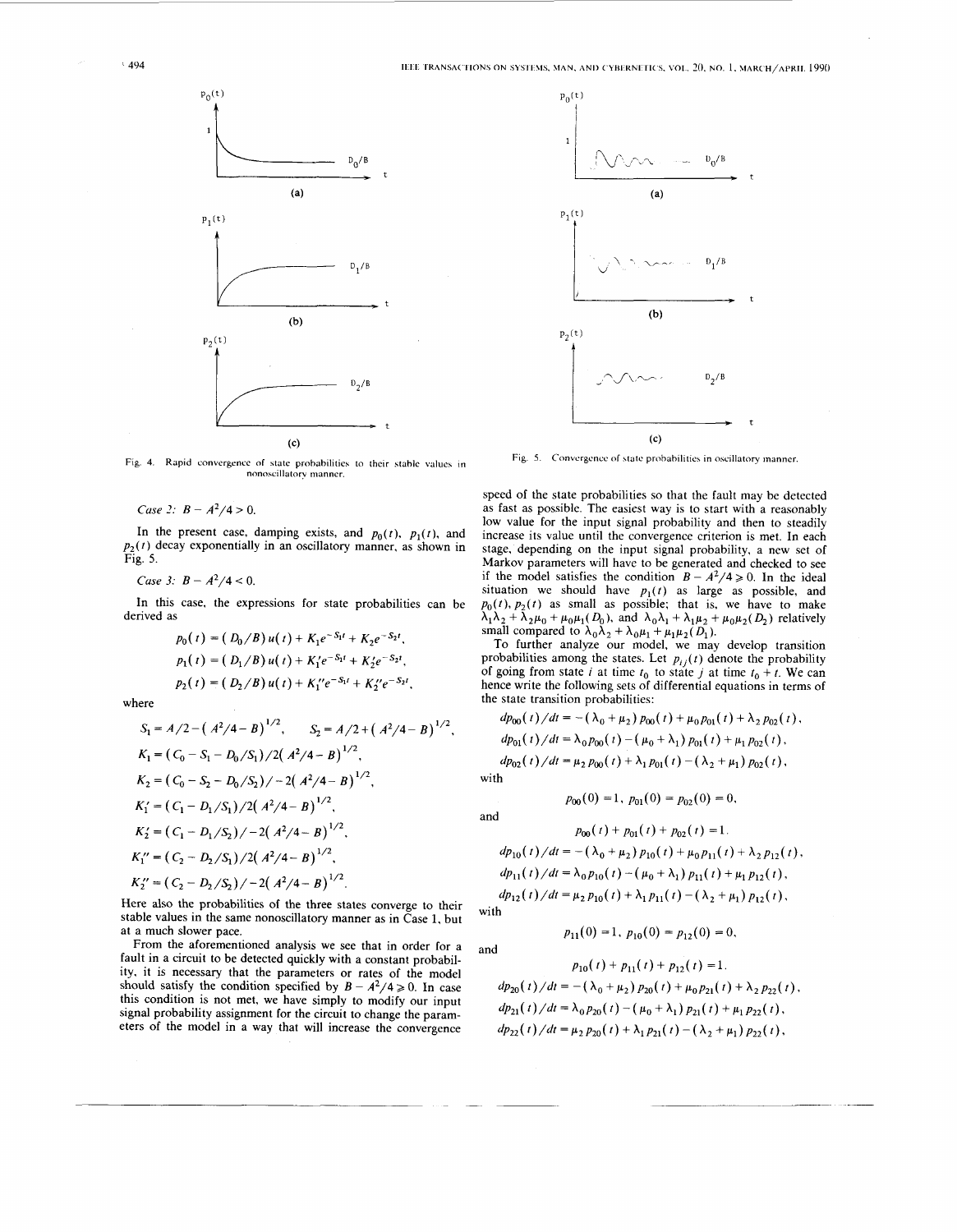with

$$
p_{22}(0) = 1, p_{20}(0) = p_{21}(0) = 0,
$$

and

$$
p_{20}(t) + p_{21}(t) + p_{22}(t) = 1.
$$

The previous sets of equations are obviously isomorphic with the set of equations involving  $p_0(t)$ ,  $p_1(t)$ , and  $p_2(t)$  derived previously. These systems of differential equations can be solved as before. The solutions corresponding to the different sets are as given as follows:

 $p_{00}(t) = p_0(t)$ ,  $p_{01}(t) = p_1(t)$ , and  $p_{02}(t) = p_2(t)$ , with the parameters being the same as those in  $p_0(t)$ ,  $p_1(t)$ , and  $p_2(t)$ .

 $p_{10}(t) = p_2(t)$ ,

with  $C'_2 = \mu_0$ ,  $D'_2 = \lambda_1 \lambda_2 + \lambda_2 \mu_0 + \mu_0 \mu_1$ ,

 $p_{11}(t) = p_0(t)$ ,

with  $C'_0 = \lambda_0 + \lambda_2 + \mu_1 + \mu_2$ ,  $D'_0 = \lambda_0 \lambda_2 + \lambda_0 \mu_1 + \mu_1 \mu_2$ .

 $p_{12}(t) = p_1(t)$ ,

with  $C'_1 = \lambda_1$ ,  $D'_1 = \lambda_0 \lambda_1 + \lambda_1 \mu_2 + \mu_0 \mu_2$ ,

$$
p_{20}(t)=p_1(t),
$$

 $p_{21}(t) = p_2(t)$ , with  $C_1'' = \lambda_2$ ,  $D_1'' = \lambda_1 \lambda_2 + \lambda_2 \mu_0 + \mu_0 \mu_1$ ,

with 
$$
C_2'' = \mu_1
$$
,  $D_2'' = \lambda_0 \lambda_2 + \lambda_0 \mu_1 + \mu_1 \mu_2$ ,  
 $p_{22}(t) = p_0(t)$ ,

with  $C_0'' = \lambda_0 + \lambda_1 + \mu_0 + \mu_2$ ,  $D_0'' = \lambda_0 \lambda_1 + \lambda_1 \mu_2 + \mu_0 \mu_2$ .

As in the case of state probabilities, the condition for rapid convergence to stable values for the state transition probabilities as well depends on the value of  $B - A^2/4$ . If  $B - A^2/4 \ge 0$ , all of the state transition probabilities quickly converge to their stable values. The result about  $p_{00}(t) = p_0(t)$ ,  $p_{01}(t) = p_1(t)$ , and  $p_{02}(t) = p_2(t)$  appears to be reasonable outcome in view of the assumption that  $p_0(0) = 1$ .

## **111. FAULT TESTING STRATEGY**

The faults in a digital circuit are detected by applying test patterns to the primary inputs of the circuit, and observing the output response with respect to these input patterns. In the strategy of random testing, a large number of input patterns are generated randomly. However, if a fault is not sensitive to these generated test patterns, a wrong conclusion may be drawn regarding the existence of the fault. One way to minimize the probability of such a wrong conclusion is to apply a large number of test patterns to the circuit until either the fault is detected, or the confidence about the circuit being error free is larger than or equal to some prespecified value. In order to increase our confidence in the testing procedure, we must therefore minimize the probability that a fault exists, but is *not*  detected.

Assume that the test patterns are applied to the circuit under test (CUT) continuously from time  $t_0$  to time  $t_0 + s$ , and the testing is terminated prior to  $t_0 + s$ , if the fault is detected. We determine the maximum testing time  $s$ (max) so that the probability of a wrong conclusion is smaller than or equal to some precalculated value  $\alpha$ , that is,

pr(fault exists, but is not detected during the interval  $[t_0,$  $t_0 + s$  | fault exists)  $\le \alpha$ . This probability may be decomposed and expressed as [31]:

pr(fault exists, but is not detected during the interval  $[t_0, t_0 + s]$  fault exists) = pr( $X \cap Y_1 \cap Z$ ) + pr( $X \cap Y_2 \cap Z$ )  $\le \alpha$ ,

where  $X, Y_1, Y_2, Z$  are the events, of which  $X$  is fault exists in the circuit.  $Y_1$  is fault causes no error output and error state transition at time  $t_0$ ,  $Y_2$  is fault causes only error state transition at time  $t_0$ , and Z is fault causes no error output from time  $t_0$  to time  $t_0 + s$ .

We then have

$$
pr(X \cap Y_1 \cap Z) + pr(X \cap Y_2 \cap Z)
$$
  
= 
$$
pr(Z|X \cap Y_1) \cdot pr(Y_1|X) \cdot pr(X)
$$
  
+ 
$$
pr(Z|X \cap Y_2) \cdot pr(Y_2|X) \cdot pr(X).
$$

With reference to our model, we can now compute the aforesaid probabilities as

pr(
$$
Z|X \cap Y_1
$$
)  
\n= 1 - p<sub>01</sub>(s)  
\n= 1 -  $\left[ (D_1/B) u(s) + e^{-(A/2)s} + (- (D_1/B) \cos (B - A^2/4)^{1/2} s + ((2BC_1 - AD_1)/2B (B - A^2/4)^{1/2}) \right]$   
\n $\cdot \sin (B - A^2/4)^{1/2}s$ }  
\n= ((B - D\_1)/B) u(s) - e^{-(A/2)s} + (- (D\_1/B) \cos (B - A^2/4)^{1/2}s + ((2BC\_1 - AD\_1)/2B (B - A^2/4)^{1/2})  
\n $\cdot \sin (B - A^2/4)^{1/2}s$ }  
\npr( $Z|X \cap Y_2$ ) = 1 - p<sub>21</sub>(s)  
\n= 1 -  $\left[ (D_2''/B) u(s) + e^{-(A/2)s} + (- (D_2''/B) \cos (B - A^2/4)^{1/2}s + ((2BC_2'' - AD_2'')/2B (B - A^2/4)^{1/2}) \right]$   
\n $\cdot \sin (B - A^2/4)^{1/2}s$ }  
\n= ((B - D\_2'')/B) u(s) - e^{-(A/2)s} + (- (D\_2''/B) \cos (B - A^2/4)^{1/2})  
\n $\cdot \left\{ -(D_2''/B) \cos (B - A^2/4)^{1/2}s \right\}$   
\n+  $\left( (2BC_2'' - AD_2'')/2B (B - A^2/4)^{1/2} \right)$   
\n $\cdot \sin (B - A^2/4)^{1/2}s$ .

To determine  $pr(Y_1|X)$  and  $pr(Y_2|X)$ , assume that the fault existed for a long time prior to  $t_0$  so that the circuit is in a stable condition, and the steady state probabilities can be used. Hence

$$
\text{pr}(Y_1|X) = \lim_{t \to \infty} p_0(t) = D_0/B,
$$
\n
$$
\text{pr}(Y_2|X) = \lim_{t \to \infty} p_2(t) = D_2/B.
$$

Finally, let the *a priori* probability  $pr(X) = pr(fault exists) = p$ .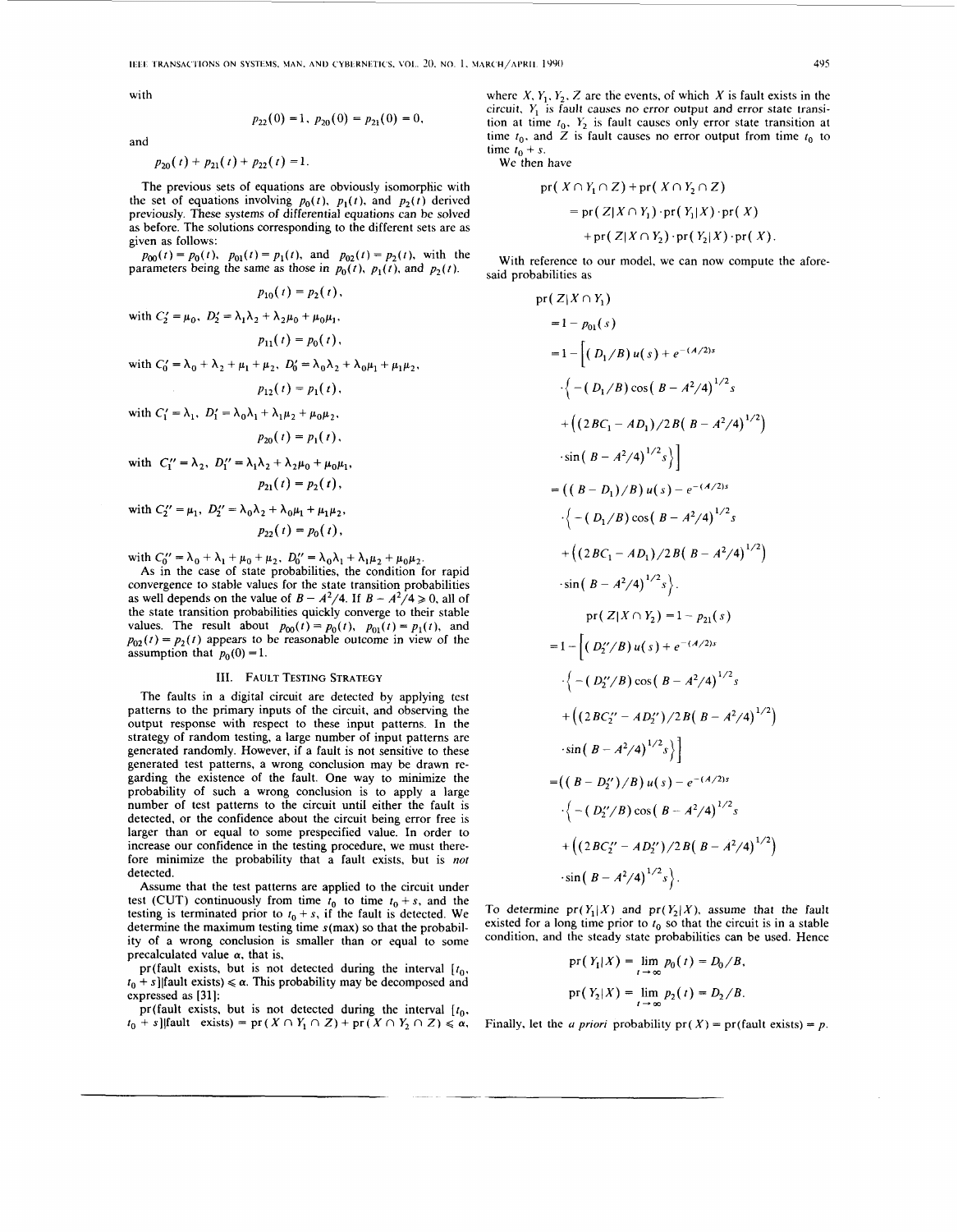We have  
\n
$$
\text{pr}(X \cap Y_1 \cap Z) + \text{pr}(X \cap Y_2 \cap Z)
$$
\n
$$
= p \cdot (D_0/B) \cdot \left[ ((B - D_1)/B) u(s) - e^{-(A/2)s} + \left\{ -(D_1/B) \cos (B - A^2/4)^{1/2} s + ((2BC_1 - AD_1)/2B (B - A^2/4)^{1/2}) \right\} \right]
$$
\n
$$
+ \sin (B - A^2/4)^{1/2} s \}
$$
\n
$$
+ p \cdot (D_2/B) \cdot \left[ ((B - D_2'')/B) u(s) - e^{-(A/2)s} + (- (D_2'')/B) \cos (B - A^2/4)^{1/2} s + ((2BC_2' - AD_2'')/2B (B - A^2/4)^{1/2}) \right]
$$
\n
$$
- \sin (B - A^2/4)^{1/2} s \}
$$
\n
$$
\left[ (B - A^2/4)^{1/2} s \right] \le \alpha.
$$

$$
-(D_i^-/B)\cos((B - A^2/4)^{1/2}s
$$
  
+ 
$$
((2BC_i^- - AD_i^-)/2B(B - A^2/4)^{1/2})
$$
  
sin $(B - A^2/4)^{1/2}s$   
=  $g_i \cos \beta + h_i \sin \beta$   
=  $(g_i^2 + h_i^2)^{1/2} \Biggl\{ g_i / (g_i^2 + h_i^2)^{1/2} \Biggr\} \cos \beta$   
+ 
$$
\Biggl\{ h_i / (g_i^2 + h_i^2)^{1/2} \Biggl\} \sin \beta \Biggr]
$$
  
= 
$$
(g_i^2 + h_i^2)^{1/2} [\sin \theta \cos \beta + \cos \theta \sin \beta]
$$
  
= 
$$
(g_i^2 + h_i^2)^{1/2} \sin(\theta + \beta),
$$

where

$$
\sin \theta = g_i / (g_i^2 + h_i^2)^{1/2}
$$

and

$$
\cos \theta = h_i / (g_i^2 + h_i^2)^{1/2}.
$$

for  $i = 1, 2$ ;

Therefore

 $-\left(g_i^2+h_i^2\right)^{1/2}\leq g_i\cos\beta+h_i\sin\beta\leq \left(g_i^2+h_i^2\right)^{1/2},$ 

and

$$
\begin{aligned} \text{pr} \left( \, X \cap Y_1 \cap Z \right) + \text{pr} \left( \, X \cap Y_2 \cap Z \right) \\ &\leq p \cdot \left( \, D_0 \, / \, B \right) \cdot \left[ \left( \, ( \, B - D_1 \, ) \, / \, B \, \right) + e^{- \left( \, A \, / \, 2 \right) s} \Omega_1 \right] \\ &\quad + \, p \cdot \left( \, D_2 \, / \, B \right) \cdot \left[ \left( \, ( \, B - D_2'') \, / \, B \, \right) + e^{- \left( \, A \, / \, 2 \right) s} \Omega_2 \right] \\ &\leq \alpha, \text{ where } \Omega_i = \left( \, g_i^2 + h_i^2 \right)^{1/2}, \, i = 1, 2. \end{aligned}
$$

Hence

 $(p/B) \cdot e^{-}$ 

$$
\langle A/2 \rangle s \cdot [D_0 \Omega_1 + D_2 \Omega_2] \n\le \alpha - (p/B^2) \cdot [D_0 (B - D_1) + D_2 (B - D_2')] .
$$

Consequently,

$$
e^{(A/2)s} \ge (D_0 \Omega_1 + D_2 \Omega_2) (p/B) /
$$
  
\n
$$
\left[ \alpha - (p/B^2) \cdot \{ D_0 (B - D_1) + D_2 (B - D_2'') \} \right] = W,
$$
  
\nand the testing time required is  $s = (2/A) \ln W$ .

This equation gives us an upper bound of testing time after the parameters of the model and  $\alpha$  are determined. The necessary condition for this equation to hold is

$$
\alpha > (p/B^{2}) [D_{0}(B-D_{1})+D_{2}(B-D_{2}^{\prime\prime})].
$$

If it is *not* satisfied. then no test is needed, because the quality of the circuit is good enough to pass the error probability  $\alpha$ without any testing.

For a given circuit, with each line i stuck-at- $k$ ,  $k = 0.1$ , we may have the corresponding testing time  $s(i, k)$  calculated by the above equation. However, in order to test the circuit for an unknown single fault. we must take

$$
s(\max) = \max_{\text{total lines } i} \max_{k=0}^{1} s(i,k).
$$

If we then apply test-input patterns with testing time at least s(max) to the circuit, we will have the confidence degree  $1 - \alpha$ that no detection error occurs. The procedure can be applied as well to test any combination of  $s - a - 0$  and  $s - a - 1$  faults in the circuit. Put  $-D_i^-/B = g_i$ ,  $(2BC_i^- - AD_i^-)/2B(B - A^2/4)^{1/2} = h_i$ , that no detection error occurs. The procedure can be applied as well to test any combination of  $s - a - 0$  and  $s - a - 1$  faults in the circuit.

#### IV. **EXPERIMENTATION**

**A** program was written in Fortran language for VAX 11/750 system to simulate sequential circuits and to derive parameters for a continuous parameter Markov model. The parameters for the Markov model were obtained by varying input signal probability values in a manner such that they meet the required convergence criterion,  $B - A^2/4 \ge 0$ , as derived in the previous section. **A** simple algorithm for calculating the maximum testing time  $s$ (max) as used in the simulation is given below.

# Algorithni *for* Culculuting Testing *Time*

- *Step 1:* Set the error probability  $(\alpha)$ , total input patterns  $(L)$ per millisecond, total number of simulation run *(R),*  and the probability of stuck faults *(p).*
- For the line i under consideration, assign the probability of the line having logic 0  $(P_{i0})$  to an initial value (possibly 0). *Step 2:*
- *Step 3:* Simulate the circuit and perform *Transition Frequency Count* experiment.
- *Step 4:* Generate the set of Markov parameters  $\lambda_i$ s and  $\mu_i$ s, and calculate  $B - A^2/4$ .
- *Step 5:* Vary  $P_{i0}$  in appropriate direction (by varying step sizes, if necessary), and repeat Steps **3** and 4 until  $B - A^2/4$  approaches 0.

Step 6: Calculate the testing time 
$$
(s)
$$
.

We simulated a simple IC (DM74LS164) for our experiment which is an 8-bit serial in/parallel out shift register, as shown in [Fig. 6.](#page-7-0) This 8-bit shift register has gated serial inputs and an asynchronous clear. **A** low logic level at either input inhibits entry of the new data, and resets the flip-flop to the low level at the next clock pulse, thus providing complete control over the incoming data. To simplify the simulation, the following input conditions were assumed:

- 1) Clear was connected to high for bit shift operation, and
- 2) Serial inputs A and B were tied together to simulate single bit input.

Since *RS* flip-flops constituted the logic diagram, the case with  $R = S = 1$  was not allowed. Thus faults with  $Q_i = 1$ , for  $i =$ A;. *.,G,* were considered. For each fault category, the rate of generating the input patterns was fixed at lo00 per ms, and a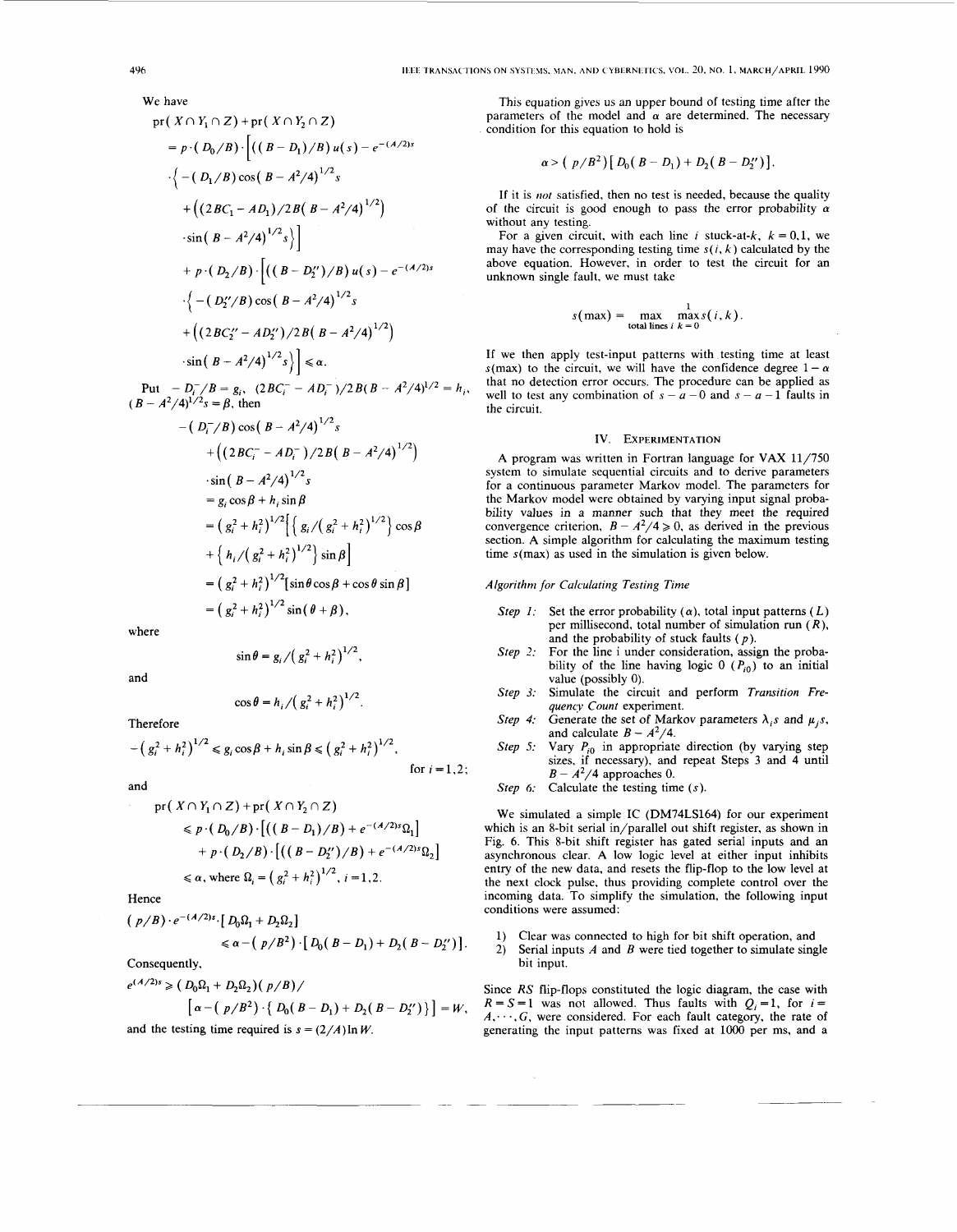<span id="page-7-0"></span>

Fig. 6. DM54LS164/DM74LS164 8-bit serial in/parallel out shift registers. (a) Connection diagram. (b) Function table where  $H = \text{high level}$  (steady state),  $L = \text{low level}$  (steady state),  $X = \text{don't care}$  (any input, including transition

**TABLE II** 

| <b>Fault Kind</b> | Simulated Markov<br>Parameters (per ms)                                                                           | Maximum Testing<br>Time (ms) |
|-------------------|-------------------------------------------------------------------------------------------------------------------|------------------------------|
| $O_{\bullet}/1$   | $\lambda_0 = 0.0; \lambda_1 = 0.023; \lambda_2 = 0.0;$                                                            |                              |
|                   | $\mu_0 = 0.029$ ; $\mu_1 = 0.053$ ; $\mu_2 = 0.030$                                                               | 47.35                        |
| $Q_{\rm R}/1$     | $\lambda_0 = 0.0; \ \lambda_1 = 0.029; \ \lambda_2 = 0.0;$<br>$\mu_0 = 0.038$ ; $\mu_1 = 0.068$ ; $\mu_2 = 0.039$ | 35.61                        |
| $Q_c/l$           | $\lambda_0 = 0.0; \lambda_1 = 0.129; \lambda_2 = 0.0;$                                                            |                              |
| $Q_p/1$           | $\mu_0 = 0.205$ ; $\mu_1 = 0.335$ ; $\mu_2 = 0.206$<br>$\lambda_0 = 0.0; \lambda_1 = 0.161; \lambda_2 = 0.0;$     | 6.41                         |
|                   | $\mu_0 = 0.202$ ; $\mu_1 = 0.335$ ; $\mu_2 = 0.203$                                                               | 7.37                         |
| $Q_{\rm F}/1$     | $\lambda_0 = 0.0; \lambda_1 = 0.329; \lambda_2 = 0.0;$                                                            |                              |
| $O_F/1$           | $\mu_0 = 0.394$ ; $\mu_1 = 0.724$ ; $\mu_2 = 0.395$<br>$\lambda_0 = 0.0; \ \lambda_1 = 0.592; \ \lambda_2 = 0.0;$ | 4.17                         |
|                   | $\mu_0 = 0.751$ ; $\mu_1 = 1.344$ ; $\mu_2 = 0.752$                                                               | 1.98                         |
| $Q_c/l$           | $\lambda_0 = 0.0; \lambda_1 = 1.135; \lambda_2 = 0.0;$                                                            |                              |
|                   | $\mu_0 = 1.354$ ; $\mu_1 = 2.489$ ; $\mu_2 = 1.355$                                                               | 1.24                         |

95% confidence interval for detecting the fault was used. The simulation program estimated the testing time for each kind of stuck fault. The results are summarized in Table II.

### V. CONCLUSION

A continuous parameter Markov model for detecting permanent faults in synchronous sequential circuits by random testing is proposed in this paper. The developed model and the related mathematical analysis provide some useful insights into the nature of faults in relation to random testing in sequential digital circuits and the associated confidence measure. The approach does not require formation of a product state table corresponding to the fault-free and faulty state tables of the circuit; instead, only the state tables of the fault-free circuit and of its faulty version are required to simulate the behavior of the faults

#### **ACKNOWLEDGMENT**

The authors are extremely grateful to Dr. Asim K. Sen, former Adjunct Professor of Electrical Engineering at the University of Ottawa for his immense help during the preparation of the final version of the manuscript. The authors also wish to thank all the reviewers for their valuable remarks and suggestions which greatly improved the contents of this paper.

#### **REFERENCES**

- [1] A. Gill, Introduction to the Theory of Finite-State Machines. New York, NY: McGraw-Hill, 1962
- $[2]$ T. L. Booth, Sequential Machines and Automata Theory. New York. NY: John Wiley, 1967.
- S. C. Lee, Digital Circuits and Logic Design. Englewood Cliffs, NJ:  $[3]$ Prentice-Hall, 1976.
- $[4]$ Z. Kohavi, Switching and Finite Automata Theory, Second ed. New York, NY: McGraw-Hill, 1978
- P. K. Lala, Fault Tolerant and Fault Testable Hardware Design. Lon- $[5]$ don, UK: Prentice-Hall, 1985.
- E. J. McCluskey, Logic Design Principles with Emphasis on Testable Semicustom Circuits. Englewood Cliffs, NJ: Prentice-Hall, 1986.  $[6]$
- $[7]$ S. H. Unger, The Essence of Logic Circuits. Englewood Cliffs, NJ: Prentice-Hall, 1989
- $[8]$ A. Miczo, Digital Logic Testing and Simulation. New York, NY: Harper and Row, 1986.
- V. D. Agrawal and S. C. Seth, Test Generation for VLSI Chips. Wash- $[9]$ ington, DC: IEEE Computer Society Press, 1988.
- C. L. Sheng and S. R. Das, "On identification of synchronous sequential machines," Automatica, vol. 8, pp. 357-360, May 1972.  $[10]$
- $(111)$ M. A. Breuer, "Testing for intermittent faults in digital circuits," IEEE Trans. Comput., vol. C-22, pp. 241-246, Mar. 1973
- S. Kamal and C. V. Page, "Intermittent faults: A model and a detection  $[12]$ Exercise of the Secretary Computer values. A mixed and secretary procedure." TEEE Trans. Comput, vol. C-23, pp. 713–719, July 1974.<br>J. J. Shedletsky and E. J. McCluskey, "The error latency of a fault in a  $[13]$
- combinational digital circuit," in Proc. 5th Int. Symp. Fault-Tolerant  $[14]$
- Computing, pp. 210–214, June 1975.<br>
J. P. Hayes, "Transition count testing of combinational logic circuits,"<br>
J. P. Hayes, "Transition count testing of combinational logic circuits,"<br>
IEEE Trans. Comput., vol. C-25, pp. 61